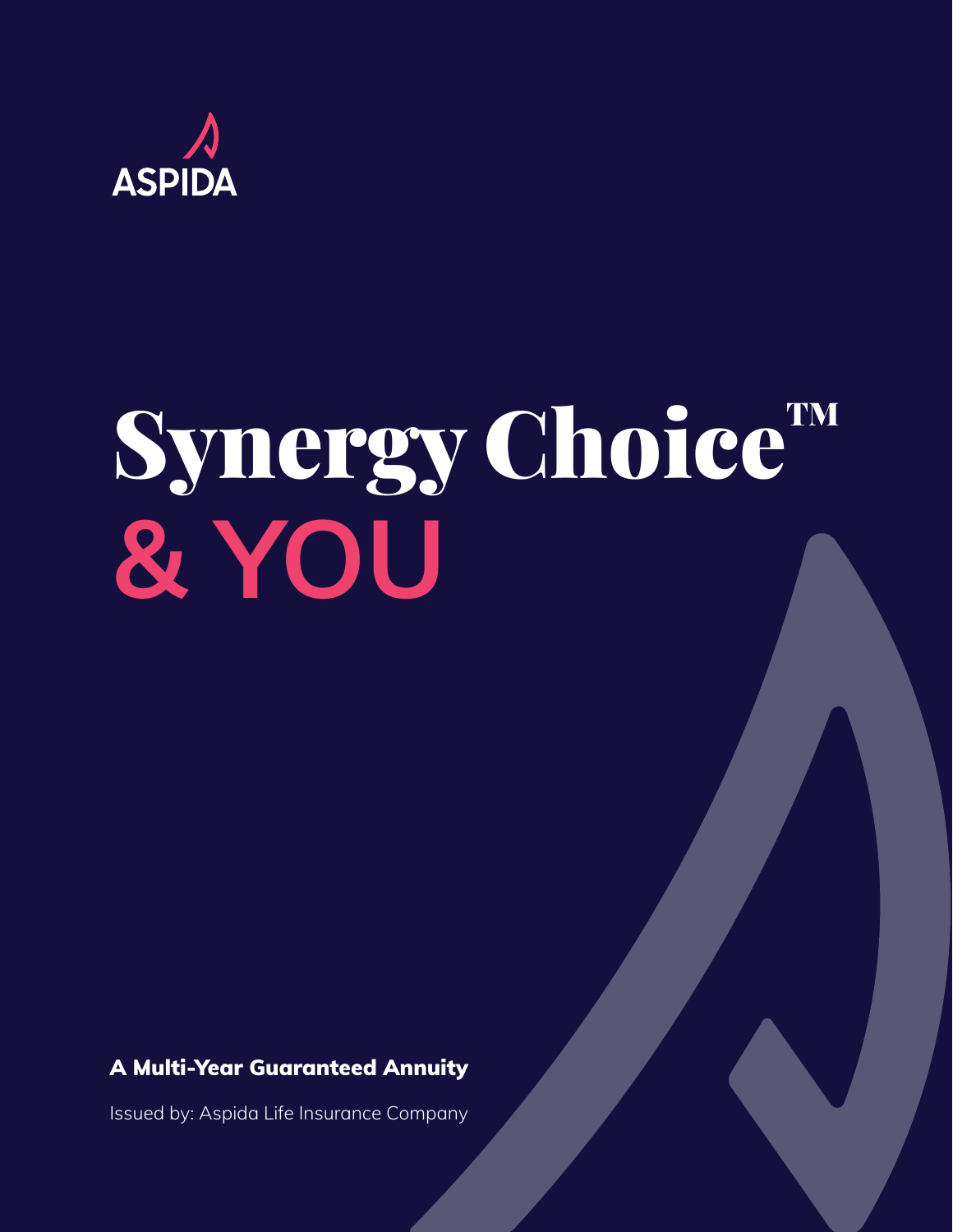# This is Aspida

Every great success story starts with a dream.

Our dream centered on a shared vision – change.

While others survived in monotony, we thrived in evolution. We are Aspida, and this is our story.

Year-after-year turned into decades of the same tale from wholesalers, producers, and clients alike. The archaic paper processes in the insurance industry – waiting for paper contracts, waiting for paper signatures and paper approvals, waiting for commission payouts on paper – were cumbersome, slow, and laden with dependencies.

So, we listened, adapted, and embraced disruption.

We created a business focused on providing retirement solutions to mirror the people we serve and reflect the digital world in which we live. We developed the tools and resources that allow producers, and their clients, to quickly, easily, and securely protect their own dreams.

Founded in 2021 by a collective vision of industry professionals with over 200 years of combined experience, Aspida has the **financial strength** – an A- (Excellent) rating\* – the **security** – backed by a leading global alternative asset manager, Ares Management Corporation, with over \$300 billion in assets under management – and the **capabilities** – cutting-edge, client-centered platform – to be a trusted partner in its clients' financial security.

We're leveraging innovation to equip our business to succeed in a digital age. We're providing retirement solutions with speed, simplicity, and security all while creating user-focused, elegant digital experiences. And we're driving our growth by doing good for the communities we serve.

We're in the business of helping people achieve – and protect – their dreams.

**This is our dream. This is our story. This is Aspida.**

# Have you met Speedy?

You might be asking yourself:

"What's with the rhino?"

Well, his name is Speedy, and he represents the Aspida way. Rhinos are incredibly protective by nature, and are strong, agile, and fast creatures. Likewise, it's our goal to protect our clients with our financial strength and impressive ability to move quickly and easily. You'll probably catch Speedy in spots throughout our site, starring in videos, or cracking a joke on our social media channels. If you see him, say hi.



*\*AM Best assigned Aspida with a financial strength rating of A- (Excellent) on April 1, 2022. \*\*As of May 25, 2022*

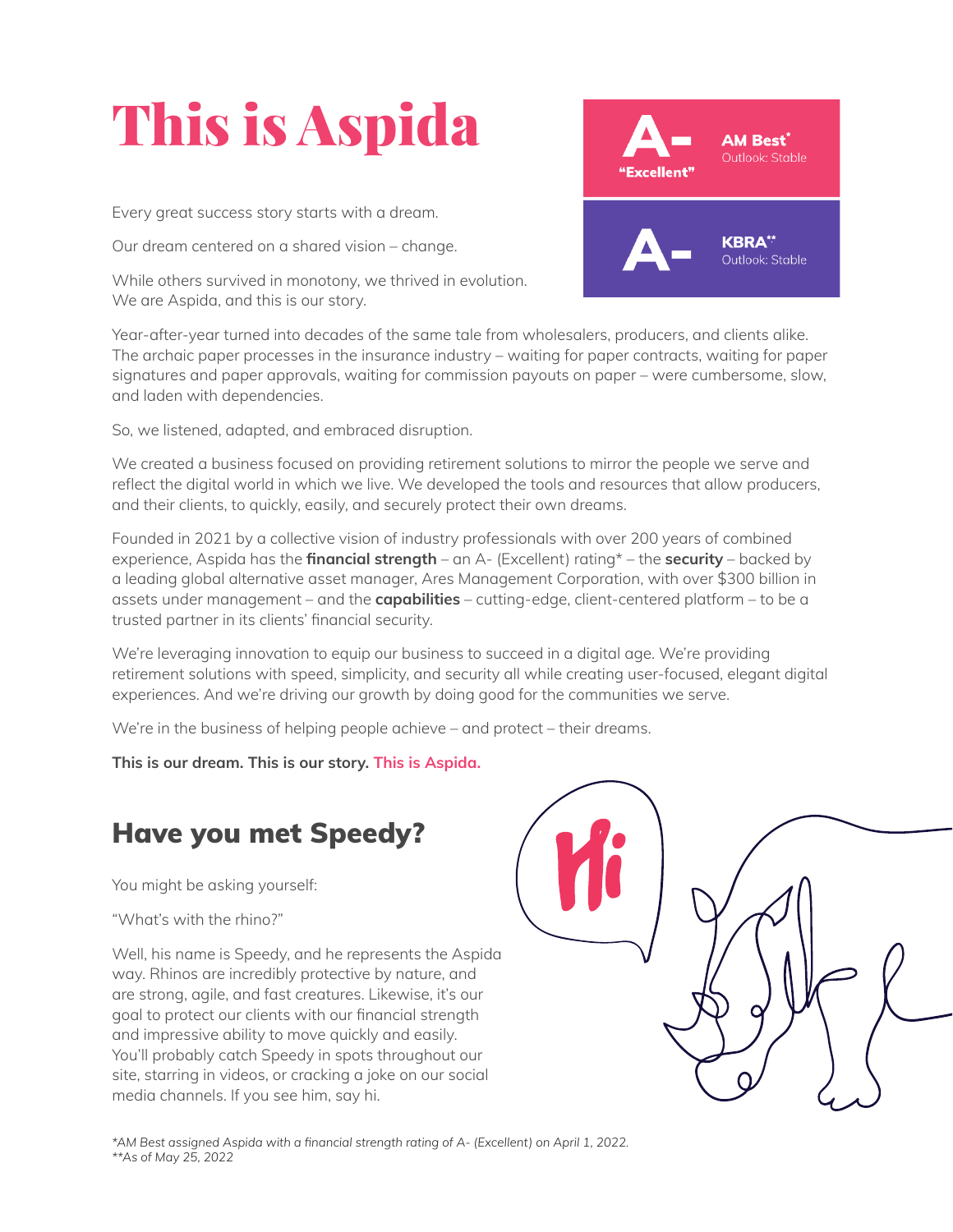# Fixed Annuities

Fixed annuities offer a secure, low-risk way to grow tax-deferred money for retirement. Fixed annuities, like a multi-year guaranteed annuity (MYGA), are a great choice as part of a diversified retirement portfolio, and will allow you to grow money safely for a period of time until you're ready to use it. Growth is based off the interest rate of the annuity, and will increase steadily throughout the term of your contract.

Since there is no market risk associated with a fixed annuity, your principal (the money you put in at the start of your contract) is guaranteed to grow at a fixed, steady rate, making a fixed annuity a great place to put money you want to protect before retirement.



#### Interest-Earning Potential

Depending on the type of annuity, you can either earn a guaranteed rate of interest or potentially earn more in exchange for some risk.

# Why buy an annuity?



#### Grow Your Money Before Taxes

You don't have to pay income taxes until you start getting payments, so your principal can grow taxdeferred.



#### Guaranteed & Predictable Income

According to the type of contract, you can either get a lump sum or multiple payments from the annuity.

# Your Peace of Mind Flexibility & Security

Annuities are a great choice if you are looking for a way to see your money securely grow over time. Unlike IRAs and other retirement plans with income and contribution limits, anyone can own an annuity and fund it as they see fit. As an insurance product, the guarantees and payments from an annuity are backed by the strength and security of the issuing insurance company. So, you can rest assured that we've got your back.

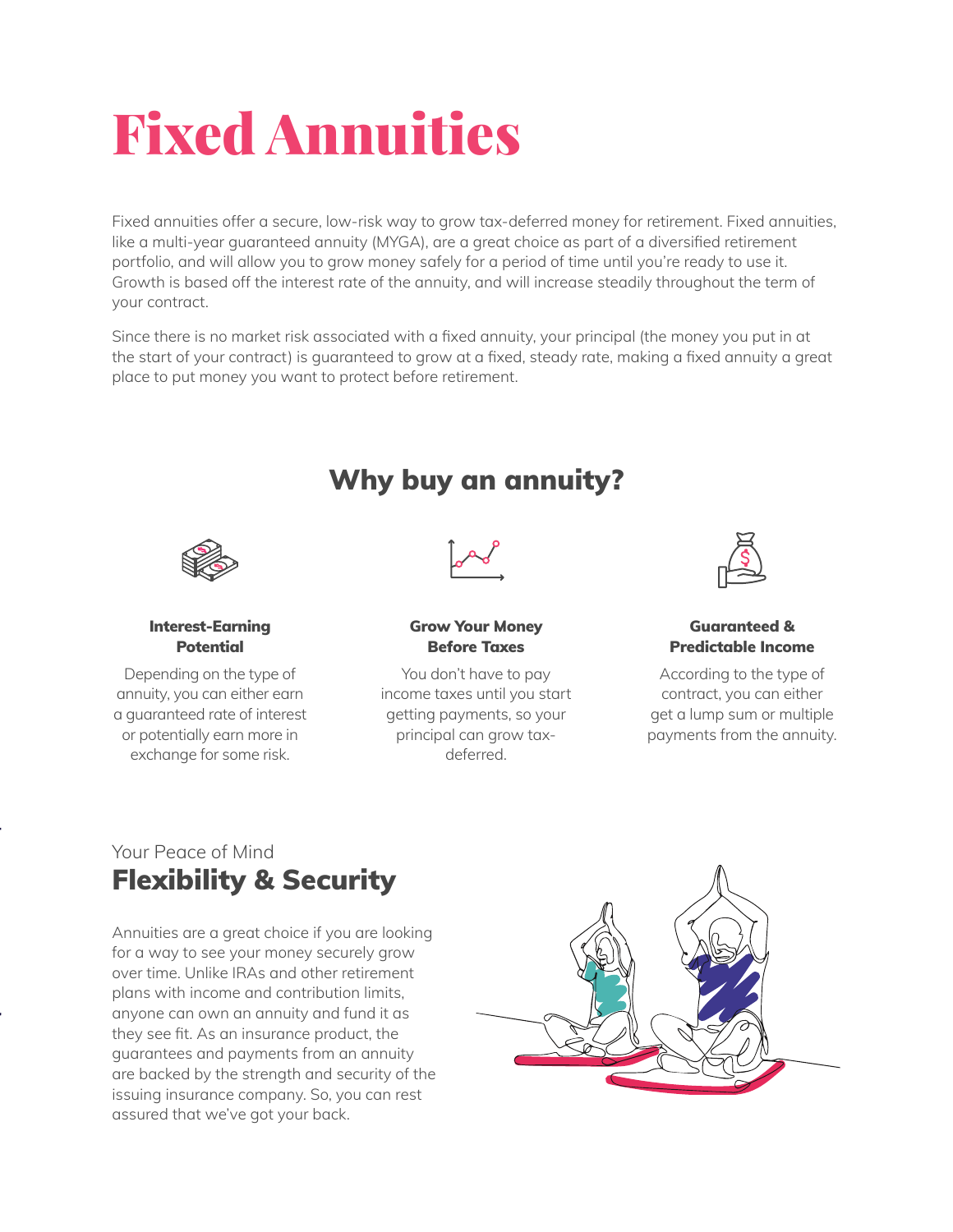# Synergy Choice™

Synergy Choice from Aspida Life Insurance Company is a single premium multi-year guaranteed annuity (MYGA). It offers a simple, steady, guaranteed way to build retirement savings with flexible features to customize your annuity contract.



# How does it work? Purchasing Synergy Choice is EASY

**1** Choose your premium.<br>\$25,000 premium minimum to \$1,000,000 maximum.<sup>1</sup>

**2** Select your guarantee period.

2, 3, 5, or 7 year terms.

**3** Customize your contract.<br>
Choose your Death Benefit and review Optional Withdrawal Features.<sup>2</sup>

**4** Relax and watch your money grow. Your contract will earn tax-deferred interest at a guaranteed rate.<sup>3</sup>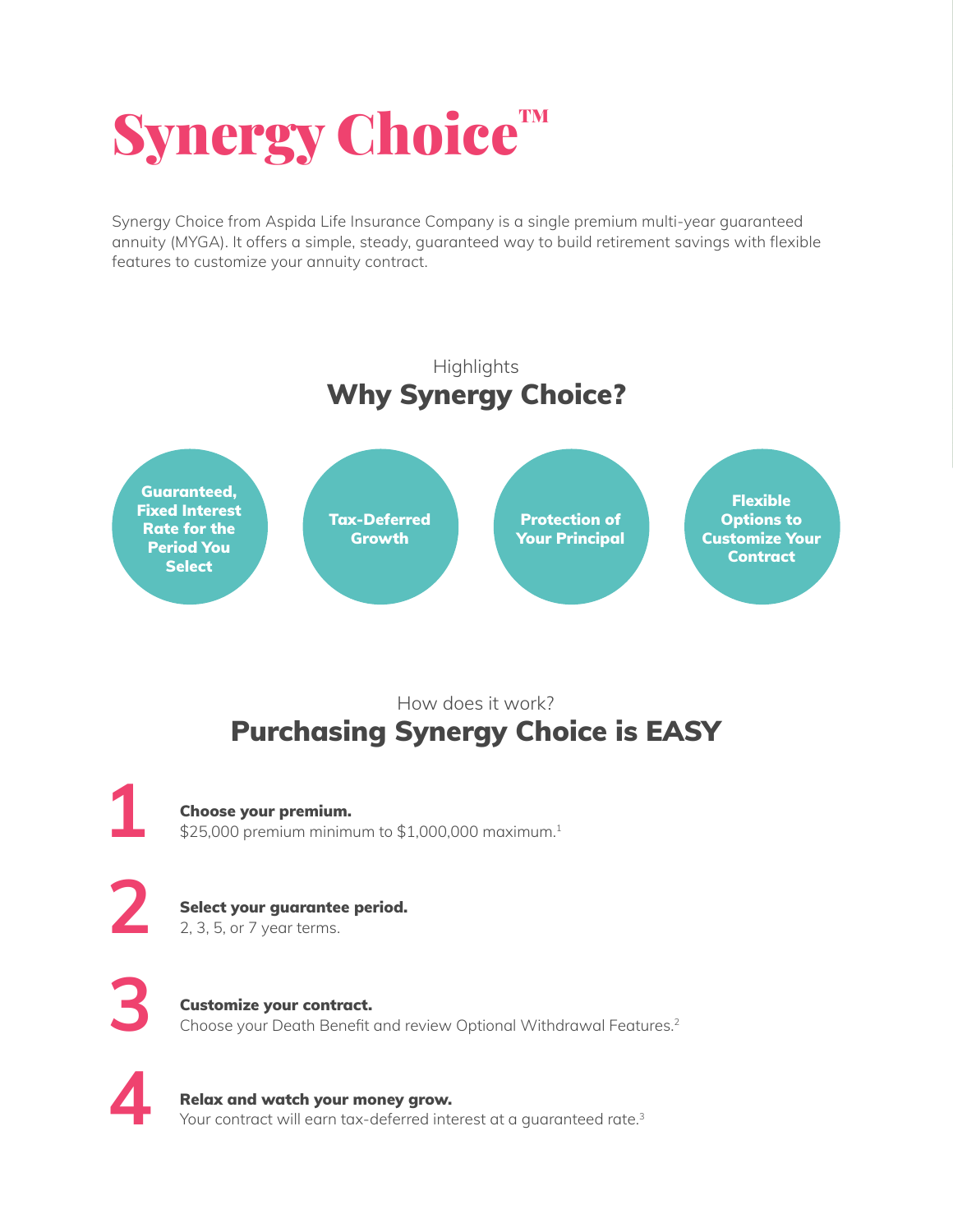

# The Benefits What will Synergy Choice™ do for you?

#### A Fixed Rate of Return

The rate of return for your Synergy Choice contract is locked-in for the 2, 3, 5, or 7 year guarantee period you choose.

#### Tax-Deferred Growth

All the earnings in a Synergy Choice MYGA grow 100% tax deferred, which means you don't pay taxes on the interest as it's earned, only when you withdraw it.4

#### Protection from Loss

While the money in a guaranteed annuity may earn less interest over time than if it was invested in the stock market, it's also protected from loss. Because your premium is protected—and any earnings are tax-deferred — a guaranteed annuity could be a smart place to keep all or a portion of your retirement savings.

#### Annuitization

After one year, you have the option to turn your annuity's contract value into a stream of regular income payments through a process called annuitization. There are several settlement options available for your contract, including those that will generate a guaranteed lifetime income.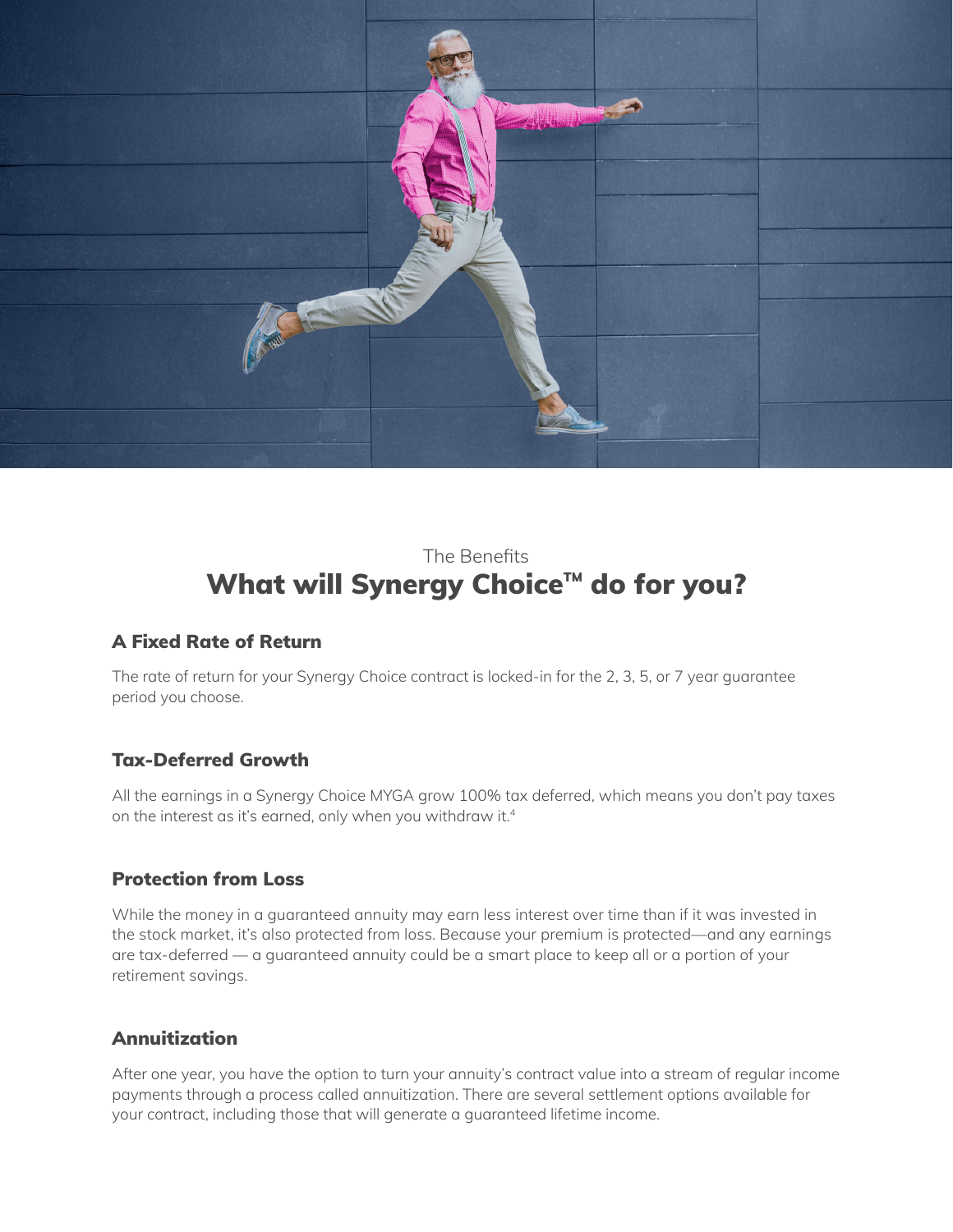# Withdrawals Access to your income.

If you request a withdrawal or surrender your contract before the end of your current guarantee period, you may be subject to a withdrawal charge and market value adjustment. Each guarantee period has its own withdrawal charge schedule, which decreases over time, as shown below.

| <b>Contract Year</b> |    |    | з  | 4  | ь  | 6  |    | 18+, |
|----------------------|----|----|----|----|----|----|----|------|
| 2-Year               | 9% | 8% | 0% |    |    |    |    |      |
| 3-Year               | 9% | 8% | 7% | 0% |    |    |    |      |
| 5-Year               | 9% | 8% | 7% | 6% | 5% | 0% |    |      |
| 7-Year               | 9% | 8% | 7% | 6% | 5% | 4% | 3% | 0%   |

#### Withdrawal Charge Schedule<sup>5</sup>

# **Optional Withdrawal Features<sup>2</sup>**

Truly customize your annuity contract to best fit you with an optional withdrawal feature that will be free from withdrawal charges and market value adjustments (MVAs). You can choose to add one of the following features to your contract.

#### Free Interest Withdrawal

After the first 30 days of your contract, you can set up regular withdrawals of the interest credited to the contract value on a monthly, quarterly, semiannual, or annual basis.

#### 10% Free Withdrawal

After the first year of your contract, you can withdraw up to 10% of the Contract Value on the Contract Anniversary.

When you add this option to your tax-qualified IRA contract, any required minimum distribution (RMD) above the 10% free amount will not be subject to withdrawal charges and market value adjustment.

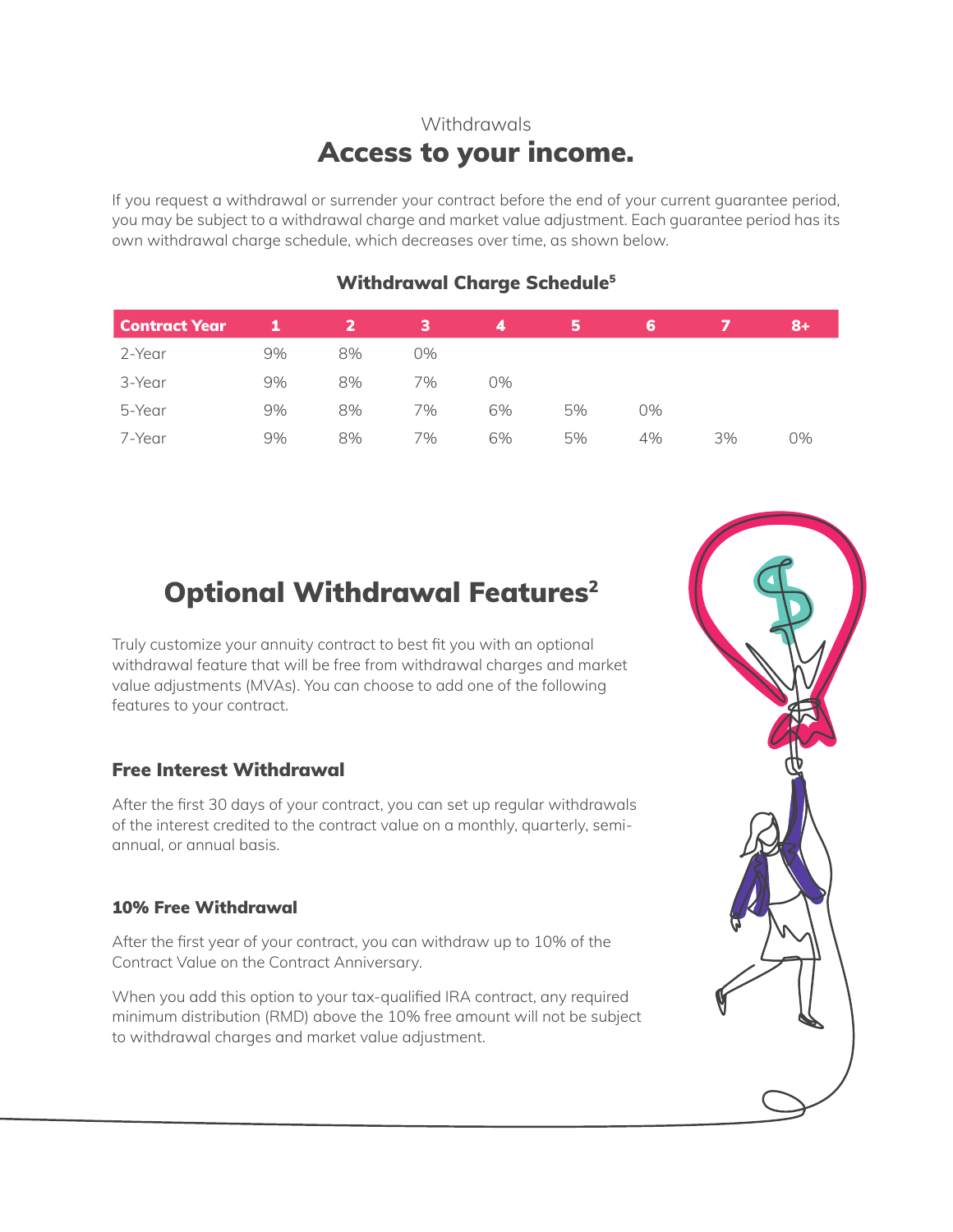### Other Features Death Benefit Option

#### Cash Surrender Value (standard)

#### Contract Value (optional)2

If you opt to include the Contract Value feature on your contract, any death benefit you receive will be equal to the contract value of the annuity without any withdrawal charges or a market value adjustment.

# Market Value Adjustment (MVA)

When you take a withdrawal in excess of any free amount during the withdrawal charge period, the amount you receive may be increased or decreased by a market value adjustment (MVA).

If the market index interest rates are higher than when you purchased the annuity, the MVA amount will be negative, decreasing your withdrawal amount and/or annuity balance. If market index interest rates are lower than when you purchased the annuity, the MVA is positive, increasing your withdrawal amount and/or annuity balance. The MVA does not impact Annuitizations or the Minimum Guaranteed Surrender Value.

1A premium of more than \$1,000,000 may be accepted with prior approval from Aspida. 2Selection of the optional death benefit or withdrawal features will reduce your guaranteed interest rate. 3The guaranteed rate is good for the guaranteed period you select at the time of purchase. 4Qualified accounts will not have any additional tax deferral benefit. 5Withdrawal charges may vary slightly by state.

Guarantees are backed by the claims-paying ability of Aspida Life Insurance Company ("Aspida"). Annuities are designed for long-term accumulation of money; surrender and withdrawal fees may apply on early withdrawals. Annuity withdrawals are subject to income tax, and withdrawals prior to age 59½ may also be subject to an IRS penalty.

This piece provides a brief summary of product features. The contract associated with the product will contain the actual terms, definitions, limitations, and exclusions that apply. Product features and availability vary by state and are solely the responsibility of Aspida. Synergy Choice™ MYGA-2, -3, -5, and -7 contract form series ICC22C-MYGA1012 and C-MYGA1012, and application series ICC22A-4014 and A-4014. Some exclusions and exceptions apply. Please refer to the contract for the actual terms and conditions that apply.

The statements and comments offered in this communication are provided as general information and ideas. They are not intended to be, nor should they be relied on as, investment, legal, tax advice, or recommendations. Before making a decision or giving advice about any matter contained in this communication, agents or individuals should consult their own attorney, tax, or investment advisor.

Products and services are underwritten and/or provided by Aspida (Administrative Office: Durham, NC), licensed in 48 states (excluding New York and Connecticut) and the District of Columbia. Products and services may not be available in all states.

Aspida is the trade name of Aspida Life Insurance Company and its affiliates. Each company is solely responsible for its own financial conditions and contractual obligations.

Not FDIC/NCUA Insured • May Loose Value • Not Bank/CU Guaranteed • Not a Deposit • Not Insured by Any Federal Government Agency